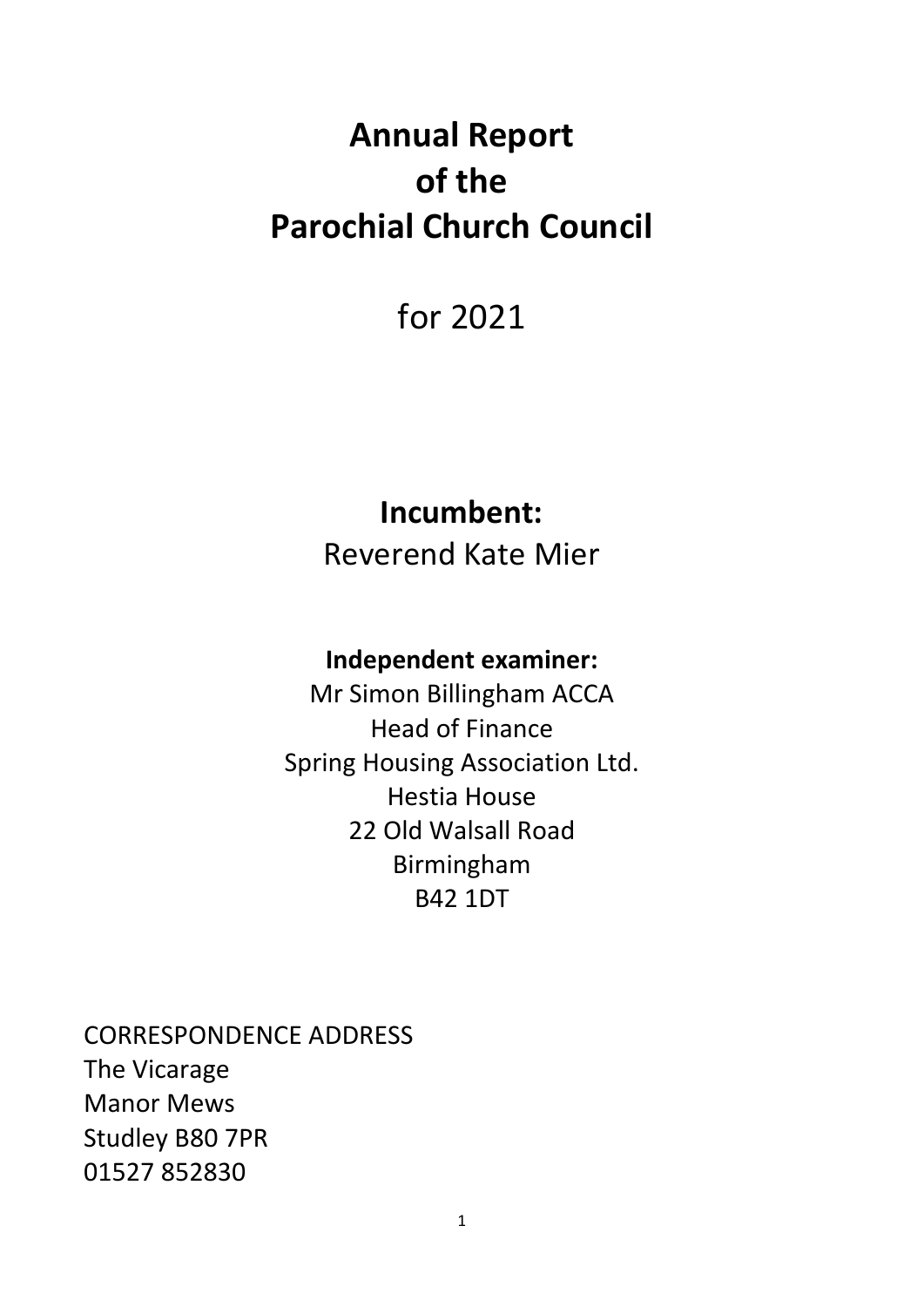#### **RECTOR'S REPORT**

I enjoy Annual Reports because they capture something of all that has happened in the life and outreach of Studley and Mappleborough congregations within the Arden Marches Churches over the past year or so. I always feel more appreciative of the significance of what the Holy Spirit is working among and through us as I read the reports. Thank you to everyone who has contributed reports this year. And thank you to everyone who has given of themselves in so many ways to enable the life and outreach of our church. Above all, of course, thank you to God for the privilege of being caught up in God's mission in our area.

Through the year I have found inspiration and focus in four characteristics that are central to my understanding of christian community as we seek to be open to God, to each other, and to our communities:

- Living out of a still centre rooted and grounded in the love of Christ
- Cultivating homespun family-feel communities that foster deep relationships
- Offering relaxed, bespoke hospitality
- Being visible and active in the wider community

I find it hard to remember the sequence of events through the pandemic and the various lockdowns – it is all a bit of a blur. But I do remember how good it was to gather from all our congregations to **worship together** on Zoom. Thank you especially to Dan and to Ethan P for excellent technical support to make that possible. We have also held Facebook Morning and Night Prayer on weekdays for a long time now, and gathered a loyal group of pray-ers plus a wider group of people from beyond our church who join us sometimes. These times of prayer have been a great encouragement. Thank you to Judy, Alan T, Alan G, Pat W and Dan for faithfully continuing with this ministry. And thank you to all the telephoners! – there has been a wonderful ministry of phone calls to keep people connected through the pandemic.

I also remember the delight of being able to gather to worship in church again, despite various restrictions, and also the delight of eventually singing without masks!

We have not been able to hold our regular Sunday evening and other services in **Care Homes**, but Joan Lock has visited people with Holy Communion when asked, and we have held monthly 6pm Communion services in the Parish Centre to continue our pattern of regular worship in the centre of the village.

Through 2021 we offered opportunities to gather during the week for **learning and exploring together**. We zoomed the Lent Course 'Living his Story', held The Difference Course in person, and some took part in Living in Love and Faith diocesan zoom courses. We held 4 Arden Marches Forum evenings in 2021 focussing on discerning priorities for 2021, appointing a Family Link Worker, and on prayer – an evening of praying in different ways, and another of praying into our outreach to families. In early 2022 we held a Forum to set dates for events through the year.

I continue to be **Chaplain** to both our church schools, and we have offered regular Collective Worship (mainly as video recordings – but with one wonderful Zoom session where Amasango School and all four classes at Mappleborough shared worship together). It is wonderful to be able to now go into school in person.

We continued our connection with **Amasango School** by joining in with an online quiz, Dr Girlie Shadaya the new Principal joined us one Sunday for worship on Zoom, and by a donation from the Harvest Supper. I value this real connection with Christian mission around the world, and the way it focusses our membership of the **International Community of the Cross of Nails.**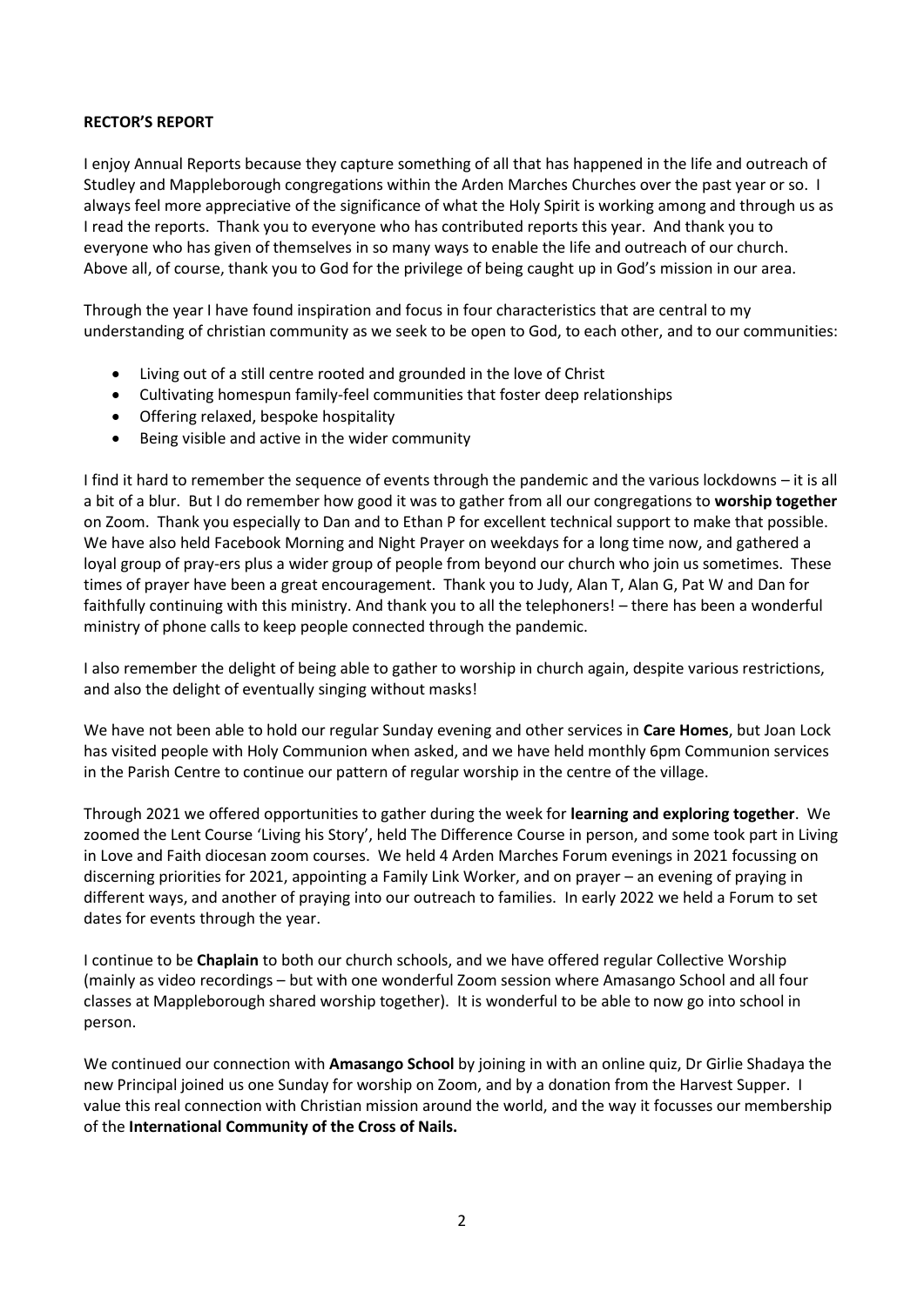We are at a time of significant transition as curate Dan Corlett moves on to be Associate Minister for the Alcester Rural Mission Hub, and as Phil Pattison stands down after 6 years as churchwarden. Dan and Phil have been outstanding in their service to us in so many ways – we have been very blessed, and are deeply thankful to God for their ministries among us.

While Dan has been here I have enjoyed spending more time with our Mappleborough congregation. Many thanks to Erica Hayton for her care-full leadership and service as churchwarden, and to everyone who contributes to our church life and care of the buildings and fantastic grounds.

It has been a great joy to have Angela Corlett start work as our first **Family Link Worker** on 1st May 2022. I am sure we will see significant growth in our ministry among families and children in the months ahead.

In July the Ayton family left us as Jacque was ordained and began her curacy in Coventry. Very sadly Tony Drake died during the year. We miss his loving enthusiasm for drawing people to Christ, and we thank God that he was part of our church family for so many years.

In October a number of us attended the Return, Rebuild, Renew diocesan conference which has given us resources and inspiration as we emerge from the pandemic. Bishop Christopher Cocksworth spoke of his vision of LIFE for our diocese: of restored health – for individuals and for healthy church communities, of new growth – of new worshipping communities, of renewed relationships - as we learn to live well with diversity and difference. He spoke of us being life- bearers as we share the life of Christ with our communities, and as we serve the common good in our communities. As we continue to follow Jesus through 2022 may we be bearers of his 'life in all its fullness' (John 10) *Kate Mier*

#### **Life Events**

Despite lockdown restrictions we still had the privilege of being there for people at critical moments in life, and of helping them experience the loving presence of Christ with them. In 2021 we conducted 16 baptisms, 5 weddings and one blessing, and 25 funerals. (The first part of 2022 is bringing increased numbers of baptisms). In May 2021 the Government changed the way weddings are registered, which took a bit of getting our heads around, but seems to be working smoothly now with slightly less administrative responsibilities falling to us.

Many thanks to Judy Stote and Alan Greathead for their ministres in all this alongside Dan and me, and to the verger teams.

We are looking for new vergers and for a weddings co-ordinator for Studley. If you are interested in this ministry of practical hospitality do let me know.

| 2021                     | Mappleborough                                                         | Studley |  |
|--------------------------|-----------------------------------------------------------------------|---------|--|
| <b>Baptisms</b>          |                                                                       | 13      |  |
| Weddings                 |                                                                       |         |  |
| <b>Wedding blessings</b> |                                                                       |         |  |
| <b>Funerals</b>          |                                                                       | h       |  |
|                          | ni a 40 da da da 10 febrer 200 da 10 da 10 da 11 febrer 201 da 201 da |         |  |

Plus 13 crematorium funerals and 2 graveside funerals in Studley Cemetery

*Kate Mier*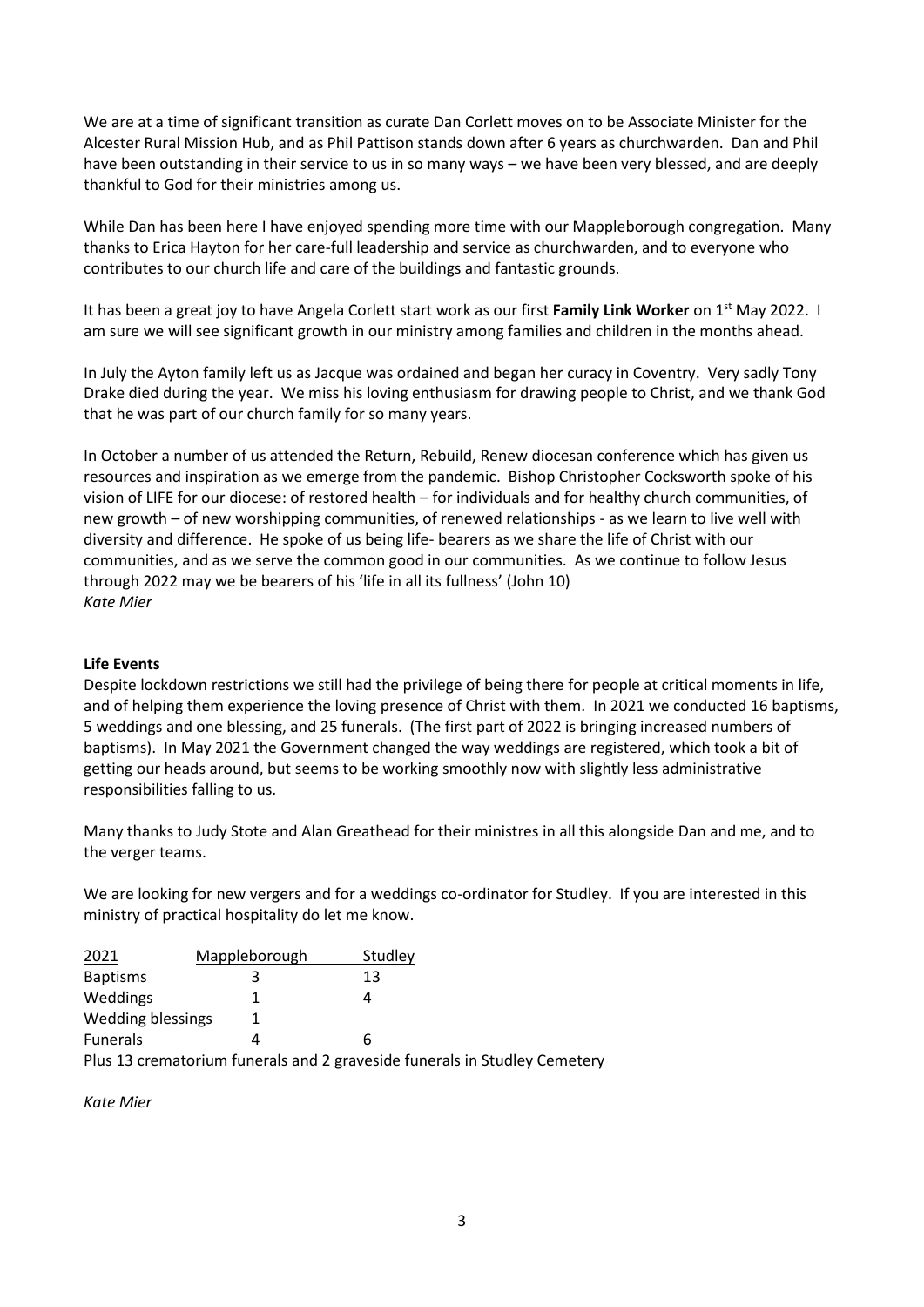#### **CURATE'S REPORT**

#### **Studley Church**

The return to a full pattern of in-person worship at Studley has been very welcome, and it is wonderful that once again many people are exercising their gifts in ministry, hospitality, organisation, and other areas. It has been particularly heartening to see a number of families with children attending on a regular basis. We are now very committed to working out how to best support the children and their parents in the services. At our Vision Morning on 8th January, we took stock of our Sunday 10am worship services and decided to try a new monthly pattern of services, each one led by a specific team and with a distinct flavour. Now a few months in, it seems that this is working well, though more people are needed in these teams to make them sustainable and to allow people to discover and grow in their gifts. We have started to theme a set of services (normally across a month), which is allowing us to go a bit deeper into aspects of Christian life and discipleship, and offering continuity, especially where attendance remains less consistent than pre-covid. At the Vision Morning we also felt a great need to be more integrated into village life. Encouragingly, at the Parish Council annual meeting this month, almost every group that gave a report had some linkage with the church, whether formal or through church members' volunteering and supporting them.

There have been a significant number of baptisms, not only as we catch up from Covid, but also because people continue to feel the need to have their children baptised. This is an area of real potential for developing relationship with families in Studley, and it would be good to have more people supporting this ministry, both helping on the day of the baptism and getting to know the families before and after the event. Reopening the building during the week has enabled us to welcome a large number of visitors again, mainly from the village and from Warners' Hotel. The visitor book is full of comments from people who find the building significant in their spiritual lives, and usage of the new Goodbox contactless payment system further demonstrates people's appreciation.

The group attending our 8am communion services remains consistent and as elsewhere, people are grateful for the lifting of restrictions on seating and masks.

Last autumn, we started three new Life Groups – mid-week groups for church members to encourage one another in their discipleship journey, each one formed around an area of shared interest. I am really grateful to the leaders of these groups for being willing to take on this new venture and have heard very good things from members of the groups.

Centrepoint worship was not held in 2021. It relaunched in 2022 and at the time of writing it has been paused to review how best to proceed.

#### **Youth**

In January 2022, a group of 11-18s met for a New Year party, which started a monthly gathering of young people for chat, games, bible exploration and prayer. Mainly meeting at the home of Kay Middleton, it is open to young people connected with any of our churches and we are still finding what pattern of activities is best suited to those who want to attend. Several of these young people attend Sunday services (10am, Messy Church, Centrepoint) and we're also really grateful for the way they are blessing and serving these congregations.

*Dan Corlett*

#### **CHURCHWARDENS' REPORT**

#### **Holy Ascension - Mappleborough Green**

The activities of the church were necessarily curtailed by the continuing pandemic – throughout the spring and summer 2021, while Sunday services continued to be held via Zoom, the church was open for private prayer one morning a week, with a small number of people coming on each occasion. As the country has moved into (we hope) the pandemic's latter stages, we have gradually returned to a more recognisable pattern of services in the church and stopped holding services on Zoom. We hold two Holy Communion services each month, a morning worship and an all-age worship. On 5th Sundays, churchgoers are encouraged to go out into the community to bear witness.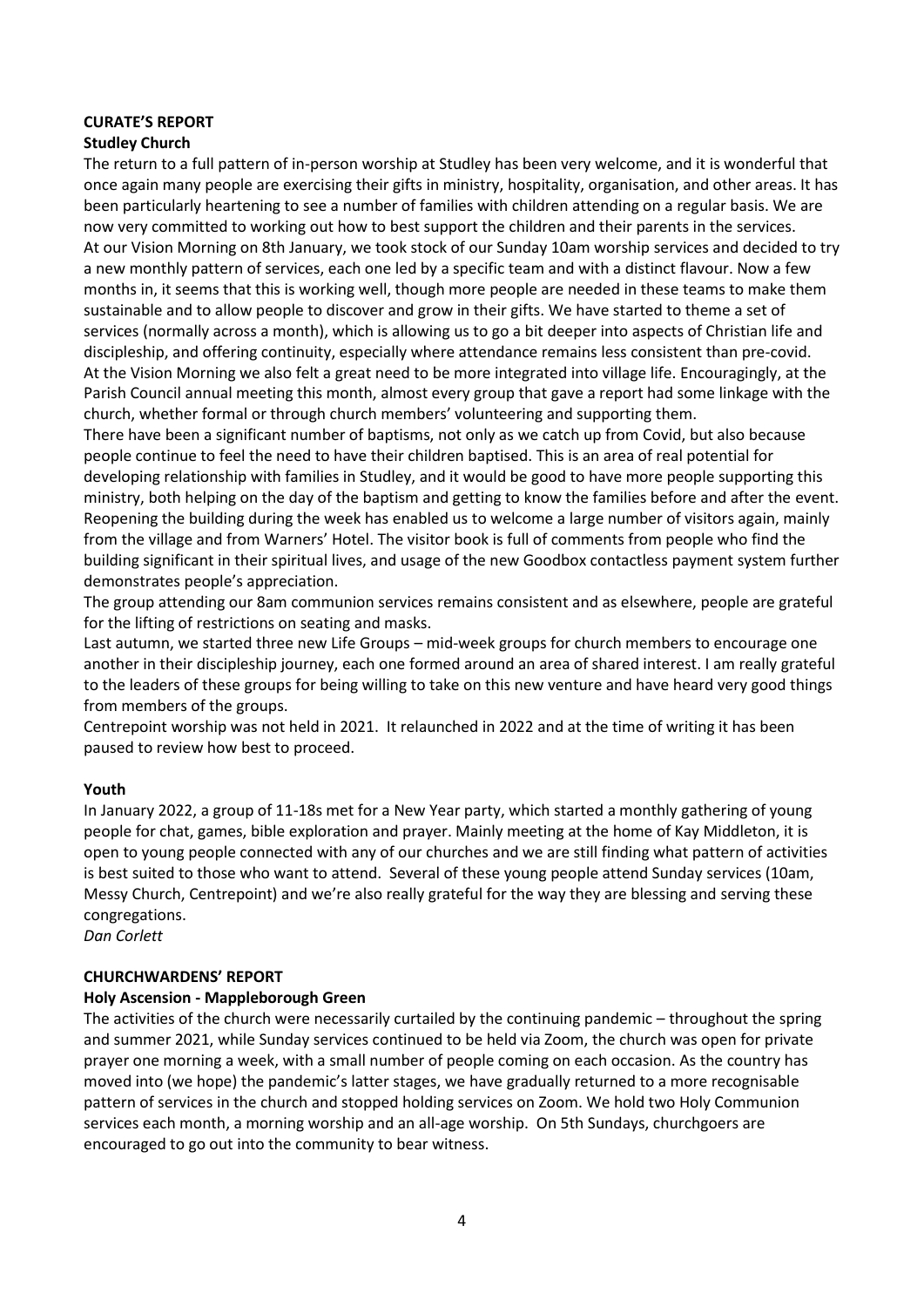The rector developed Covid-safe procedures for all services, and especially for the administration of communion which we continue to practise. Many thanks are due to Alan Greathead, Jennie Jarmy and Aileen Lockey for taking up the major part of the responsibility for the two non-communion services each month. Our congregations are noticeably smaller than pre-pandemic, and we hope that we shall see more people returning in 2022. The system of weekly coordinators and the rota for other tasks have been re-established, although some people have not wanted to take up roles just yet. Thanks to the four coordinators, to Jennie Jarmy for once again taking on the drawing up of the rotas, and to all who volunteer. A new system for serving refreshments was introduced and, as a result, we intend to continue to serve coffee at a table in the main room at Ankcorn House, instead of everyone trying to get through to the kitchen. We are grateful to Fred Young who continues to clean each week, with working parties arranged twice in the year to do deeper cleans and churchyard tasks. The Pump House was cleared and thoroughly cleaned in July.

Linda Salsbury has taken on responsibility for Ankcorn House and is moving forward in trying to establish its legal ownership and other issues around our use of the building, and she is also working hard to drum up more rental use. Our thanks to her also for organising very enjoyable Zoom fundraising events, which helped both with funds and our social well being during lockdown. Thanks to Maxine Mould who has stepped down after being responsible for Ankcorn House for a number of years.

The EcoChurch group met several times, and we are close to a bronze award on the EcoChurch dashboard. A hay meadow in the churchyard had its first full year, which should help to support a variety of wildlife, eco toilet rolls were offered for sale at cost price, and discussions were held about installing rainwater diverters to collect rainwater off the church roof.

A Minifest was held on August Bank Holiday Sunday, attracting both members of the church family and people new to us – the intention was to be a low key family day out with barbecue, drinks, music and a bouncy castle. Many thanks to Charlotte Fitchett, her family and her team of ladies who organised and ran this most successful event. The Harvest 'Supper' had to be without food, but was nevertheless an enjoyable occasion with 60 people gathering from across the benefice to listen to the inspirational songs of Rob Halligan. An Advent Giving Day with prayer led by the rector led to some generous donations. A Christingle service was held but was not attended by as many as in the past. The wider life of the church has been adversely affected with many groups unable to meet – monthly coffee mornings continued while cafes were open, with 12-18 people coming from across the churches.

The last snaggings of the vestry project were completed, and then we were told that the boiler was unfit for use and needed replacing – an expense we were hoping not to have quite so soon. This work was completed in early December, after a number of services were held in a very cold church! The diocesan heating adviser visited as the fan heaters were not operating properly – this is an ongoing issue.

I offer my personal thanks to all those who have supported me as Churchwarden – especially the Deputy Churchwarden John Styler, Alan Greathead who is always a very willing volunteer and to him, Alan Jarmy and Glynn Jones for their support and willingness to share their many years of experience; and also those on the DCC and all those church members who contribute so much to the life of our church. *Erica Hayton Churchwarden*

### **The Church of the Nativity of the Blessed Virgin Mary, Studley**

#### **- The District Church Council**

We continued to meet throughout 2021, initially via zoom and towards the later part of the year in person. The agendas usually include Mission both in terms of Outreach and the Spiritual Growth of the Church, Safeguarding, Finance, Buildings, Health and Safety, Church Schools, Foodbank and much more.

#### **- Health and Safety**

Kim Harwood stepped down as our Health and Safety Officer and Mike Moffat has taken up the role. The Health & Safety Policy and the supporting documents have been updated and signed off by the PCC.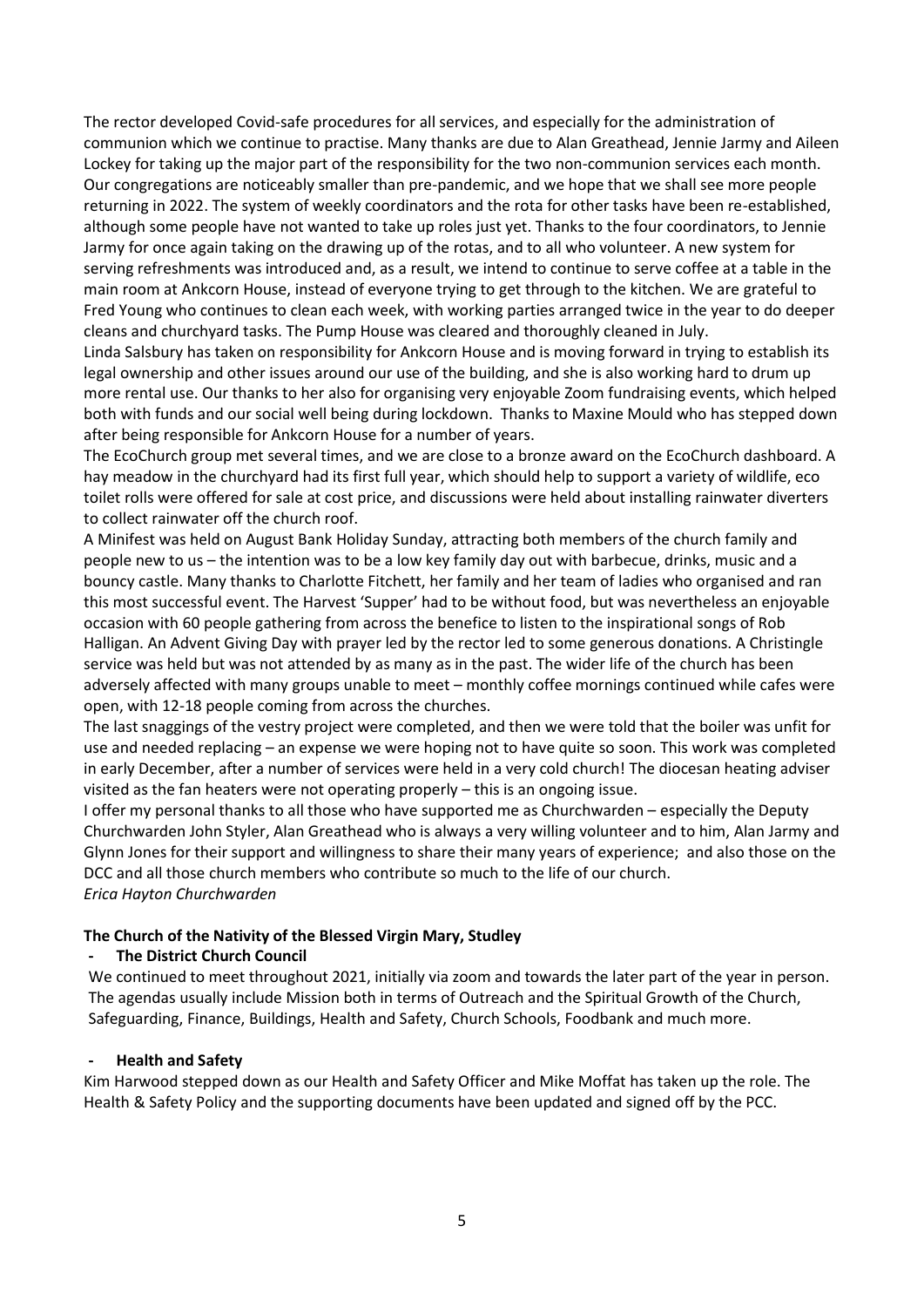#### **- Church Building**

After several setbacks, we were granted a faculty, to re-point the parapet and carry out repairs to the merlons on the East and West elevations of the tower which had become unsafe. You will see in the financial report that we received a donation of £5,000.00 from the Diocese in addition to donations received from members of the community towards the cost of the repairs. The replacement of missing and broken tiles on the roof, and the repointing of the flaunching's remain outstanding.

We were also granted permission to remove two trees form the churchyard, a Sycamore (that was near to the boundary wall on the north side of the church and a Corsican Pine (near to the Garden of Remembrance) both we were unsafe. A Lime tree near to the road was also pollarded.

Maintenance checks have been completed during the year by appropriately qualified contractors (see the list below) and any faults that were identified have be repaired. Fire Extinguisher Maintenance, Portable Appliance Testing, Fire Alarm System, Portable Appliance Testing, Emergency Lighting Test, Organ Tuning, Central Heating Boiler, Security Alarm System and the Lightening Protection System.

A Full (5 year) Electrical Test was also carried out satisfactorily. Monthly safety checks have also been carried out.

The church is open Tuesday to Thursday and at weekends from 10.00am until 4.00pm thanks to a small group of volunteers who open and lock up. If you take time to read the visitors book you will see that many people find both the church to be a very peaceful place to visit and often make complimentary comments about how well the church is kept.

*Phil Pattison*

#### **STUDLEY + MAPPLEBOROUGH GREEN PCC**

The PCC has met four times since the last Annual Parochial Church Meeting (APCM), including one additional meeting called with short notice under the Church of England's Model Rule M25 (8).

The following decisions were made:

#### **23 June 2021**

The PCC accepted the payment of £66,225 as Parish Share for 2022.

The PCC agreed the Safeguarding Policy, the Policy statement on the recruitment of ex-offenders and the Procedure for Responding to a Safeguarding Concern or Allegation.

#### **6 October 2021**

The PCC nominated Linda Salsbury to be a Foundation Governor at Mappleborough Green Church of England Primary School.

#### **16 February 2022**

The PCC approved the appointment of a Family Link Worker.

The PCC accepted the accounts for the year ended 31 December 2021, subject to the final response from the Independent Examiner.

The PCC supported the creation of a Finance Task Group.

The PCC agreed that a Governance Task Team be set up to review current committee structures.

The PCC approved the appointment of Sue Johnson as Parish Safeguarding Officer.

#### **29 March 2022 - Additional meeting**

The PCC adopted the Hubb.Church website and church management plan, to start on 1 May 2022. The PCC agreed the Terms and Conditions of Employment of the Family Link Worker, subject to a satisfactory conclusion regarding the provision of a pension scheme.

The average attendance over the four meetings was 70% of members.

*David Lee PCC Secretary*

#### **SAFEGUARDING REPORT FOR 2021**

Kim Harwood was appointed Parish Safeguarding Officer from June 2021 after Kay Middleton stepped down due to pressure of work. Kim stepped down in January 2022 due to pressure of work. Sue Johnson was appointed as PSO on 16<sup>th</sup> February 2022.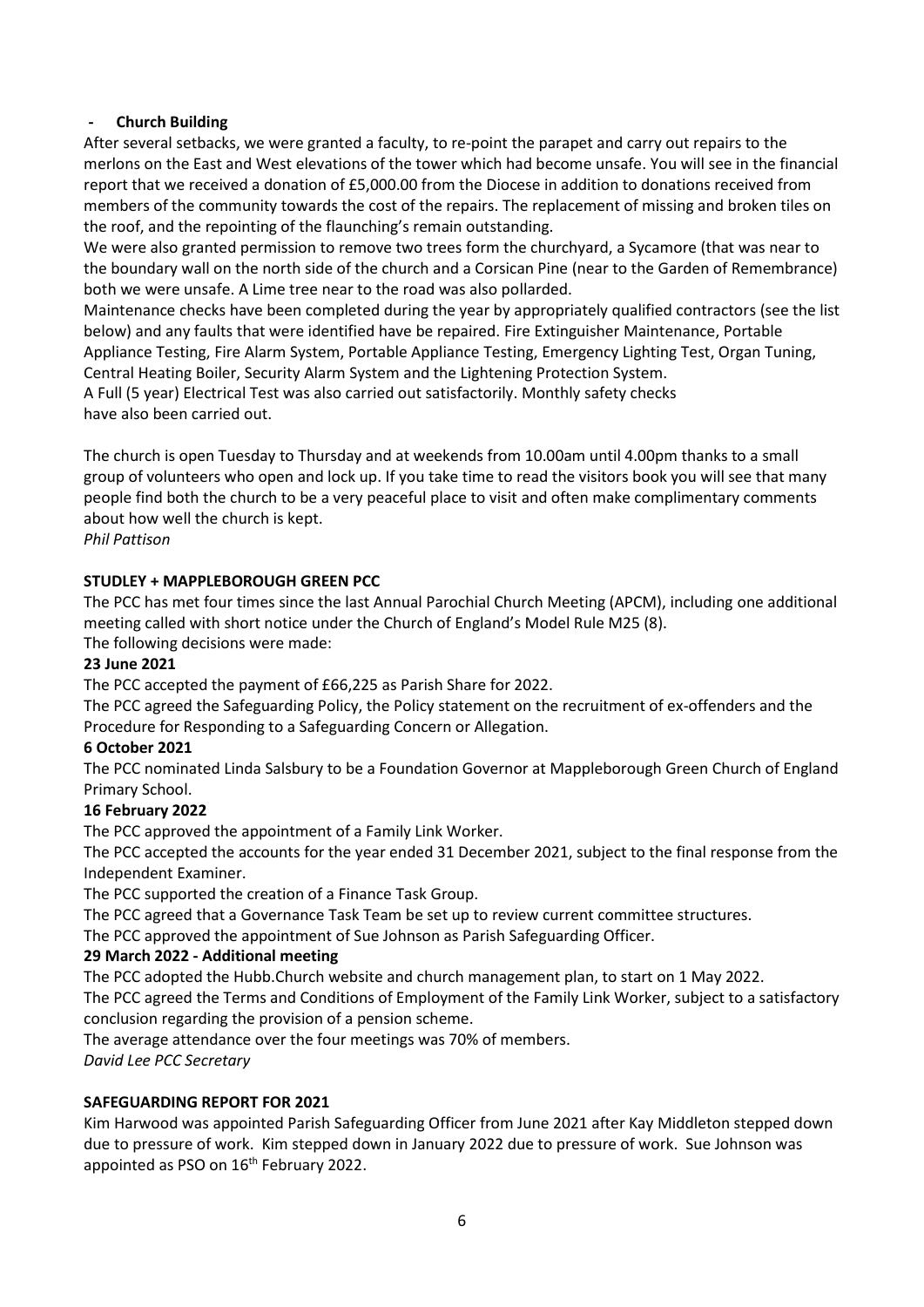Safeguarding was an agenda item at each DCC and PCC meeting through the year, and our safeguarding policies and procedures has their annual PCC review. We followed Safer Recruitment practices for appointing the PSO, Bell Tower Captain, and Family Link Worker. This needs to be rolled out to all appointments. DBS checks were carried out as needed, and safeguarding training undertaken by those for whom it is required.

I believe that the PCC has complied with the duty under section 5 of the Safeguarding and Clergy Discipline Measure 2016 (duty to have regard to House of Bishops' guidance on safeguarding children and vulnerable adults).

*Kate Mier*

#### **CHURCH ELECTORAL ROLL REPORT 2021-22**

The number of names entered upon the Church Electoral Roll was slightly reduced from the previous years, but only by three which is good news for the Parish of Studley with Mappleborough Green churches. There were 8 added members for St Mary's Church, with 6 deletions and 5 deletions for Holy Ascension Church. As of 14th May 2022 the total number on the Electoral Roll is 144.

|                  | Mappleborough Green Studley |    | Total |
|------------------|-----------------------------|----|-------|
| Opening          | 57                          | 90 | 147   |
| <b>Additions</b> | 0                           | 8  | 8     |
| <b>Deletions</b> | 5                           | 6  | 11    |
| Total            | 52                          | 92 | 144   |

*Linda Salsbury*

#### **ADMINISTRATOR'S REPORT**

I think for me this last year has been approximately what one might call normal, whatever that is. Working my usual hours back at the vicarage.

There was all the usual publicity via Facebook, website, and email. Producing weekly newssheets, notices, and posters for, amongst others, Christmas, Messy church and Easter, with input from Kate and others. There have also been service booklets to produce and PowerPoints to create. Databases and spreadsheets to manage and the website and calendar to maintain. Also there have been the usual funeral, wedding and baptism enquiries to process.

As I said "normal" *Judith McLelland*

#### **THE PARISH CENTRE**

I was appointed Parish Centre Coordinator with effect from 1st September 2021 following the retirement of Tony Drake. Tony's service not only at the Parish Centre but also within the wider community over many years was immense and it was with great sadness that he passed away shortly after stepping down. I missed the opportunity of calling on his wise counsel and experience as I started my first months in the role. The effects of Covid regulations over the past two years has had a serious impact on Parish Centre use, but fortunately by late summer 2021 and into the Autumn, many of our regular user groups including Brownies, Sunbeams and Rainbows had resumed their activities at the Centre with several interesting new groups beginning a relationship with us, particularly the Harlequins Theatre Group and Studley Quilters. We are indebted to Studley Quilters for the generous donation of 6 tables in return for their storage between their meeting sessions.

We have resurfaced and re-laid the outside patio slabs and acquired a new metal external storage unit to replace our aging wooden shed. This additional storage capability has been made possible due to the exciting development and redecoration of the Jaffray Room. The plans for using the Jaffray Room as a wellbeing, multipurpose counseling suite have enhanced the usability of the Parish Centre as a valuable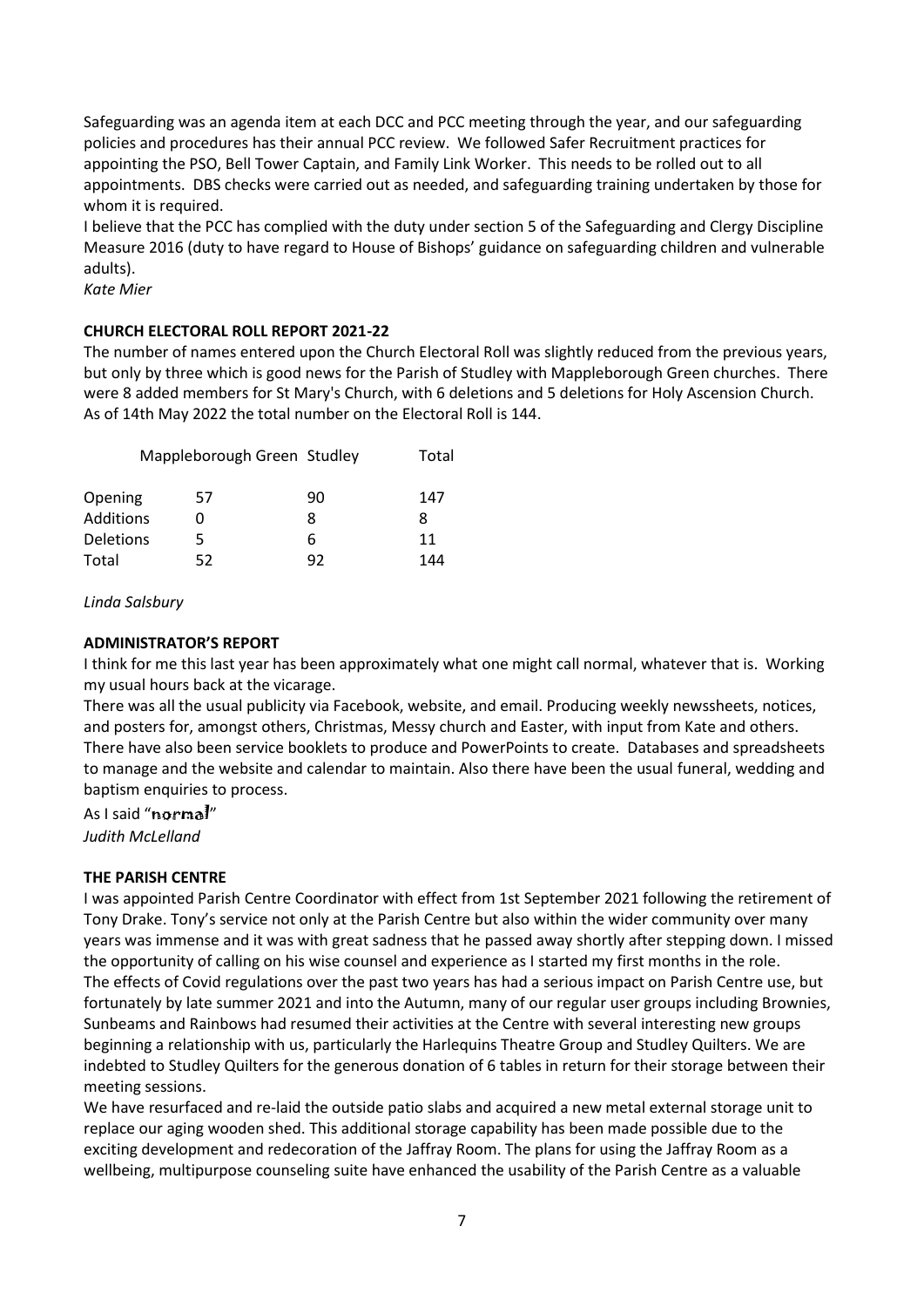community facility. Our thanks must be placed on record to our Curate, Dan Corlett, who had the foresight to source a grant of £8435 from Warwickshire County Council Covid-19 Mental Wellbeing and Resilience Fund to enable this initiative to be achieved. Our new facilities will enable us to attract a wider range of users in the future, generate much needed income and benefit our community.

Since the last report we have successfully replaced all perimeter car park fencing following the fire incident in 2021. We have also successfully negotiated a working agreement with our neighbours in Old Vicarage Gardens, for them to use 5 spaces in our car park. The end of lockdown has encouraged a steady return and increase in childrens party bookings. (Practically every weekend for the past 8 months) We even hosted our first wedding reception event in December 2021 and in April 2022 held the first Maundy Supper since lockdown restrictions were lifted. Happily, Messy Church, Parish Communion and Compassion Groups have now returned to the hall and continue to thrive.

My thanks go to Phil Pattison for his support and encouragement as I get to grips with church administration procedures and ways. Thanks also to Mike Bond for his regular watch on lighting and heating systems, always a challenge in aging buildings, to Rob and Catherine our cleaners and caretakers and to Ian Nichol, our gardener, who still travels to Studley each month from his home in Bromyard to look after our gardens, including the car park. Finally, can I encourage anyone reading this report who would like to join a small team at the Parish Centre to help from time to time with opening and locking up the hall, to contact me? This would certainly help operations particularly during busy holiday times. *Mike Moffat*

#### **ANKCORN HOUSE REPORT 2021-22**

Bookings for 2021-22 following the pandemic have increased slightly in the last few months, however costs remain higher than income. On-going promotion of the meeting room availability is hoped through social media and venue booking websites.

*Linda Salsbury*

#### **STUDLEY CHURCHYARD**

The monthly churchyard maintenance working parties have continued during the year on the first Saturday morning of each month and we were gradually able to return to more sociable working including a coffee break and chat. We have tried to adhere to the churchyard plan agreed by the DCC which designates areas left for wildflowers, areas mown closely and regularly and areas which contain a lot of overgrown graves that could only be cleared with a much, much bigger team. Paths have been maintained through the longer growth areas so that people can walk through the various areas of the churchyard. Wendy, with help, continues to maintain the garden of remembrance area. At the end of 2021 certain areas were strimmed very closely and yellow rattle seed set. We are still waiting to see if any has germinated this year. Sadly Tony Drake who did lead these working parties wasn't able to attend many sessions in 2021 due to his health and he is greatly missed.

We live in hope that the number and variety of wildflowers, birds and other wild life will increase in our churchyard and that it will continue to be a place where people find peace, beauty, spiritual awareness and rest.

*Hilary Volrath*

#### **BELLRINGERS ANNUAL REPORT 2022**

September 2021 saw the return of bellringing in Studley after 18 months of the bells being silent due to the Covid 19 pandemic, the longest time since the second world war. The bellringers introduced safety precautions with the wearing of masks, hand sanitising between rope changes and keeping all windows and doors open while ringing. The ringing room and stairs were cleaned, swept and white safety lines repainted on the stairs. The bells have been rung every Sunday morning, Thursday evening practice and weddings when requested since our return.

During the 18 months of Covid lockdown restrictions, following all health and safety and Covid risk assessments, the bells were inspected by Simon Adams from Taylors Bell foundry in Loughborough. The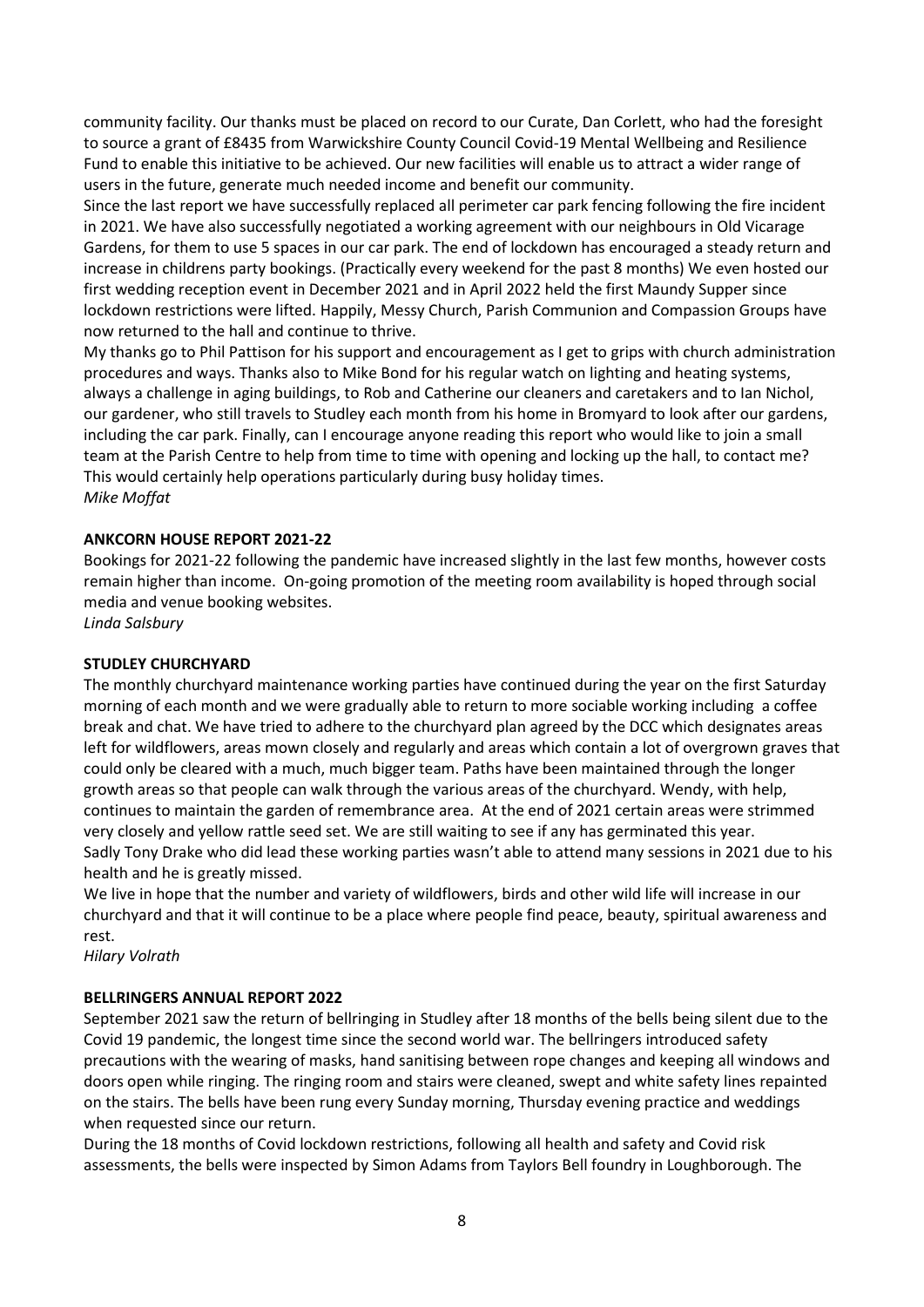clappers were removed and taken to Taylors to be rebushed. The bells are now in good working order. Our thanks go Richard Spray for all the work that went into obtaining grants and overseeing the work carried out. Sadly, at the end of the lockdown period, three of our experienced ringers moved out of the area, one being our tower captain Rachel P. At our AGM, the bellringers thanked Rachel for her many years of commitment and contribution to the life of this church and community, not only as tower captain but playing the organ at many of our services, served on DCC and PCC and as a governor at Studley Church of England Junior School. The bellringers presented her with a leaving gift.

I was nominated as tower captain and went through the safer recruitment process required by the house of bishops before being voted in by the PCC.

All tower Safeguarding and Health and Safety documents have received their annual up date and a draft has been submitted to the appropriate officers for approval.

Since our return we have welcomed William Blizzard, new recruits Helen T and Maddy, the return of Natasha V and Stuart S who has recently moved to the area.

On the third Saturday of the month we have introduced a special practice to enhance our ringers method ringing. With the help of experienced ringers from other towers it has enabled William to ring his first quarter peal.

On remembrance Sunday we rang all eight bells half muffled, we were joined by Helen W one of our ringers who moved away to university.

In the run up to Christmas, the bellringers once again took to practicing the handbells. This was made extra special with Sheila V being able to join us, rekindling her childhood and a joy to see her taking part after her accident. We played at the church Carol service and outside at Field view care home and Four acres care home where we were met by overjoyed residents.

In January we opened the tower and welcomed the 2022 wedding couples to a morning's demonstration, trial by those who wished, followed by tea and cake and a chat with Kate. The bellringers and wedding couples thoroughly enjoyed themselves and I pray God will bless the couples throughout their married lives together.

Richard Spray and I went on a teach the teachers course run by the ART. The day was just the start of a 2 year course where you are assessed at different points of teaching a new recruit.

On Sunday 6th February, the bells were rung after the morning service to mark the occasion of the 70th Anniversary of our Queen, Elizabeth 2nd accession. We rung 70 rows of 'Queens'. This was documented on a special page set up on bellboard for all ringing events across the country to mark the occasion.

On the 12th March we entered a team to ring in the Coventry Guild striking competition at Radway. This year Studley was one of the towers to host the Coventry Spires and the Worcester Young Ringers mini outings. Both groups are set up for ringers who are under the age of 18 years. We have two members of our band at Studley who attend these groups.

At the end of April, we had the pleasure of ringing the bells for the wedding of one of our bellringers Natasha to Glen. As a special request the bells were fired.

At the end of a year that has been a fruitful return to ringing, this has only been made possible because of the support and encouragement the band give each other, they are a true witness to Gods people. *Louise Grubb*

*Tower Captain*

#### **CHURCHES TOGETHER**

This has been another year of 'what can we do together' given the limitations on meeting and eating together. As we all began to emerge from lockdowns the village celebrated with the Studley Festival at the beginning of July and Churches Together were there with a stall, activities for children, people to talk to and information about Christian Aid and Foodbank. The annual service of remembrance in November also went ahead, the service being led by members of the churches and was very well attended by the village. A change in arrangements for the Studley Christmas Lights switch on brought crowds to where the churches were leading the carol singing, preventing some singers even getting there! This year the cards delivered to every house in Studley about the Christmas services gave details of the services of all the churches - and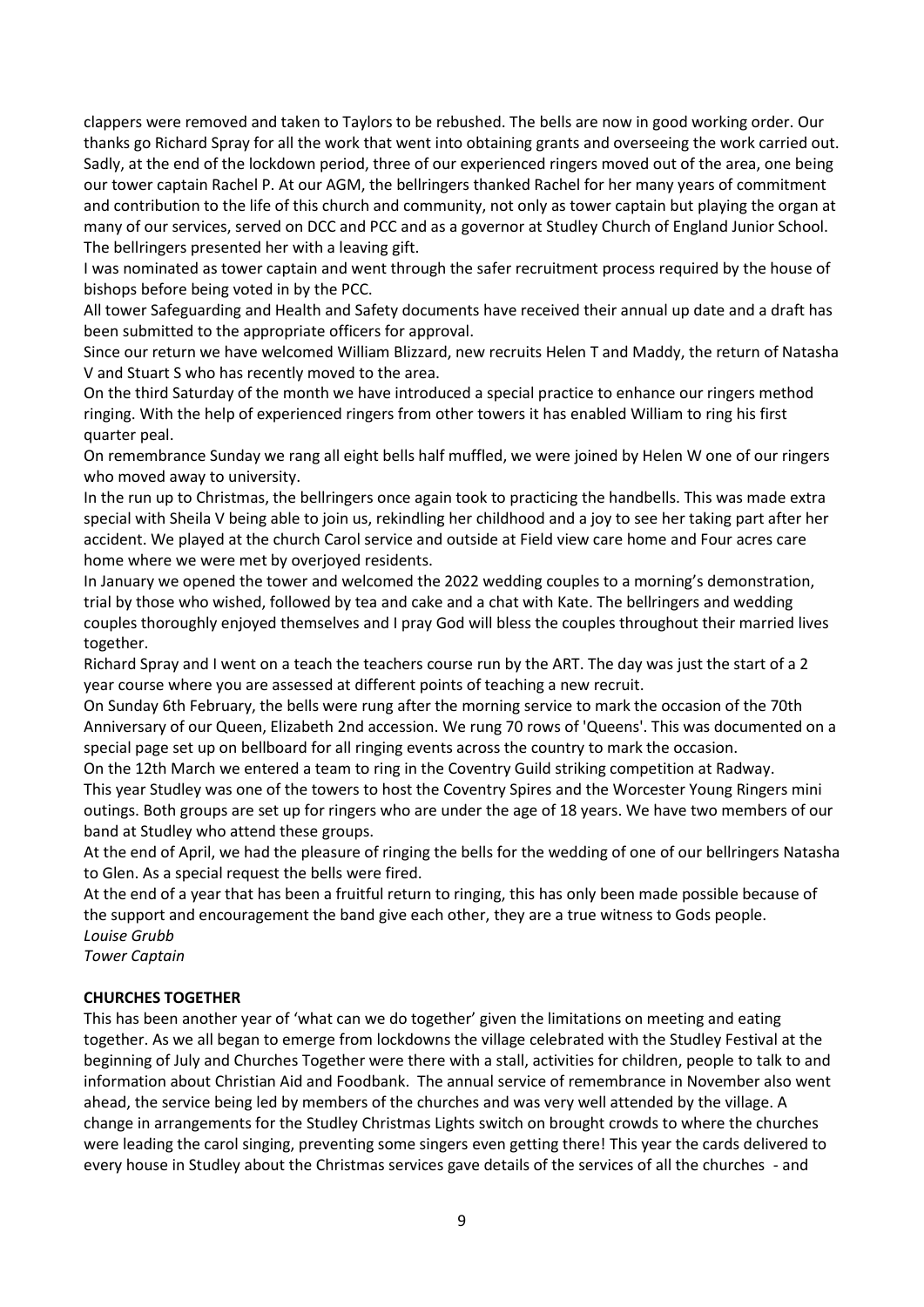spread the delivery load. The last joint Christmas activity was carol singing outside Bumbles on the Saturday morning before Christmas which was enjoyed by singers and coffee drinkers alike. The new year sees the Week of Prayer for Christian unity when we held our first united service for some time. We didn't organize joint Lent groups this year but we started Lent with a united service in the Methodist church on Ash Wednesday and finished with a prayer walk of witness around Studley on Good Friday. Unfortunately due to the Baptist and Roman Catholic churches struggling with leadership and congregations, the churches together committee has been limited to Methodists and Anglicans. We have been boosted by the new Methodist group minister, Steve Levett, and their new Community and family worker, Anne Batchelor, who have brought fresh ideas to the group. Please pray that the other churches will grow and be represented at future united activities. *Hilary Volrath*

**MESSY CHURCH** Since last May we have had varied success with attendance. The most disappointing was our Christingle service which was very sadly only attended by 3 families. We put this down to several factors which should be considered this year - the brownies were all at the pantomime, we held it in church so families without transport may have been less inclined to make the walk home in the dark afterwards, and many children had made christingles at school. However, other sessions have been very well attended, and numbers are increasing. We decided to move the date from the first Sunday of the month to the second, thereby avoiding some of the school holidays. In February we introduced a corner for babies and toddlers, with mats and a few toys. We are now going to re-introduce the buffet tea, which hasn't been done since before the pandemic. We are a very good team of creative people who can be relied upon to come up with wonderful activities, ideas and enthusiasm, though we are always on the look out for more! *Ann Bond* 

#### **ENVIRONMENT GROUP**

During the year, Oldberrow Church achieved its Bronze Eco Church accreditation, with Studley and Mappleborough Green now very close to gaining theirs.

An idea that began within the Benefice Eco Group, to start an environmental festival, has gained support from many other groups in and around Studley. Bill Acres kindly agreed to chair a team with representation from Studley in Business, Studley in Bloom and our local County Councillor, Justin Kerridge. From this group, Environmentally Studley was born (www.enjoyablystudley.co.uk/environmentally-studley). The churches will be contributing around 11 events during the fortnight 18th June to 2nd July. Local residents and businesses are encouraged to make eco pledges, and many other organisations are hosting events and activities. *Dan Corlett*

#### **ARDEN FOODBANK**

The foodbank continues to help people in the local community who are struggling to find money for food. Although not as busy as during the height of the pandemic we have been much busier than in 2019. Over the financial year 21/22 we fulfiller 317 vouchers, providing food for 449 adults and 259 children over the two centres of Studley and Alcester. During the year we were able to let clients back into the hall to collect their food, return to doing packing for a voucher not pre-packs and let volunteers over 70 years old help again at the sessions (not that some of us stopped working in the background). Some of our volunteers left as they returned to work from furlough which left us a bit short on numbers but one plea in church for volunteers and we had several new helpers. Many thanks to all our volunteers, long serving and new. Thanks to Erica who not only stepped in during the pandemic but was dropped into a session leader role. With churches opening up again Erica has stepped down again. We are really grateful for all the work she did at a very difficult time. The incredible donations of both food and money during 2020/21 has kept stock levels high for a long time but now we are having to top up on certain items. We still have pasta and baked bean mountains, as do all foodbanks in the area, and have been really helped by a local firm who is donating boxes of fruit juice every month.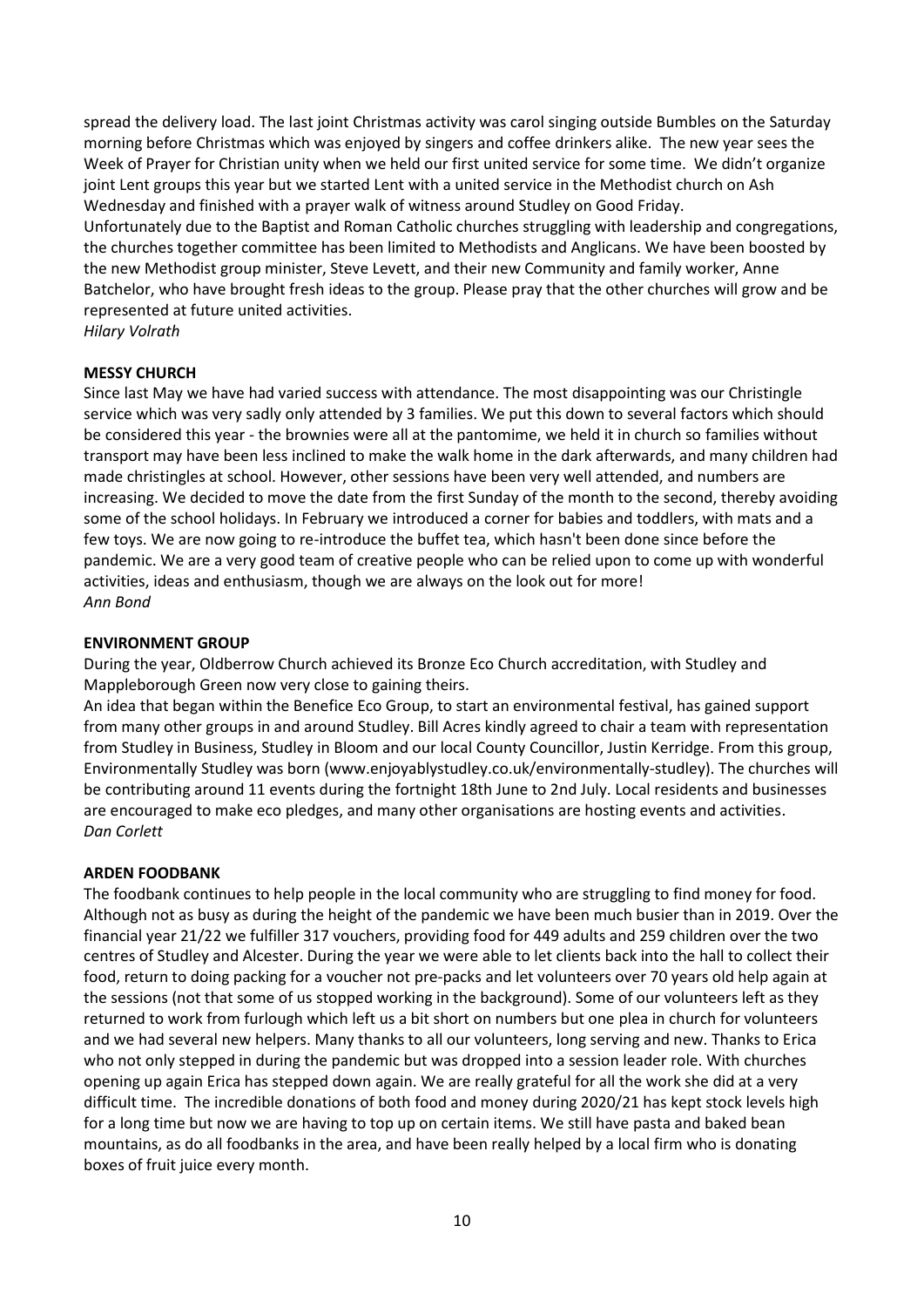We again made up bags of Christmas food for families in10 local primary schools. Within 2 days we assembled food, packed 167 parcels and delivered them to the schools; a great team effort. With the cost of living crisis we are expecting to be really busy again this year, but the rush hasn't happened yet. If you know anyone who is struggling financially do see if we can help them. *Hilary Volrath*

#### **COMPASSION**

Many thanks to Alan Greathead, for his contribution to the Group, he will no longer be attending the meetings on a regular basis. We are pleased that Helen Turney and Irene Freeman have volunteered to join the Team.

During the times when the group could not meet in person, we initiated a phone rota contacting people on a weekly basis by a Team member. These calls have been much appreciated by all.

We are aware that new friendships have been made by people who have met at the Monday meetings and these have helped during the difficult last year.

The Compassion group resumed briefly in October 2021, but due to the COVID restrictions we sadly had to postpone the group until the Spring.

We were very happy to welcome the group back during March 2022. The meetings are being very well attended and all feel blessed by the warmth and comfort the meetings give to the group and team members. *Helen Quigley*

#### **FRIENDSHIP GROUP**

Since 16th March 2020 the corona virus 19 cancelled all socialising, so our first outing which was booked for 27th March 2020 to The Golden Goose had to be cancelled.

During this time, I have kept in touch with the group, with phone calls. At one time I thought that this group may not be able to meet up again, and prayed for the situation thinking what else could be done for the lonely and bereaved people, in and around our community. The Compassion group started up again in March 2022.

When I received the e-mail from Kate asking everyone for their reports for the A.G.M as usual. - against The Friendship Group it said would like to write a "Farewell report". I realised felt very upset that the group was ending, as during the last 18 months I had so missed organising and meeting up with everyone, as had all the members who enjoyed the monthly outings. Then on 25th April I received a phone call from a lady who had lost her husband during the pandemic, enquiring about The Friendship Group. She said that she had been to the Compassion Group the week before and they were telling her the different things of what goes on. She thought that a meal with everyone, once a month would be lovely.

I did tell her that unfortunately I wasn't sure if this group would start up again. She said it seems such a shame as everyone at compassion were saying how much they enjoyed the group. I did take her name and number and said I would be in touch. Then on the same day I also received 2 enquiries from drivers asking when the group would be starting up again. I felt this was the answer to my prayers – The Friendship Group will start up again. In June 2022 to give me time to organise an outing.

Unfortunately, during the pandemic 6 of out dear members died. But will remember happy times we had together with fondness and love.

I have been in touch with all my volunteer drivers, and they are looking forward to picking passengers up again. Which without them, this mission of outreach would not be possible.

God Bless

*Margaret Lee*

#### **MOSAIC**

Mosaic kept meeting successfully via zoom up until 2022. When we tried to meet at Ankcorn House there were so few that it was decided to stop meeting.

There has been some talk about meeting in someone's home as previously.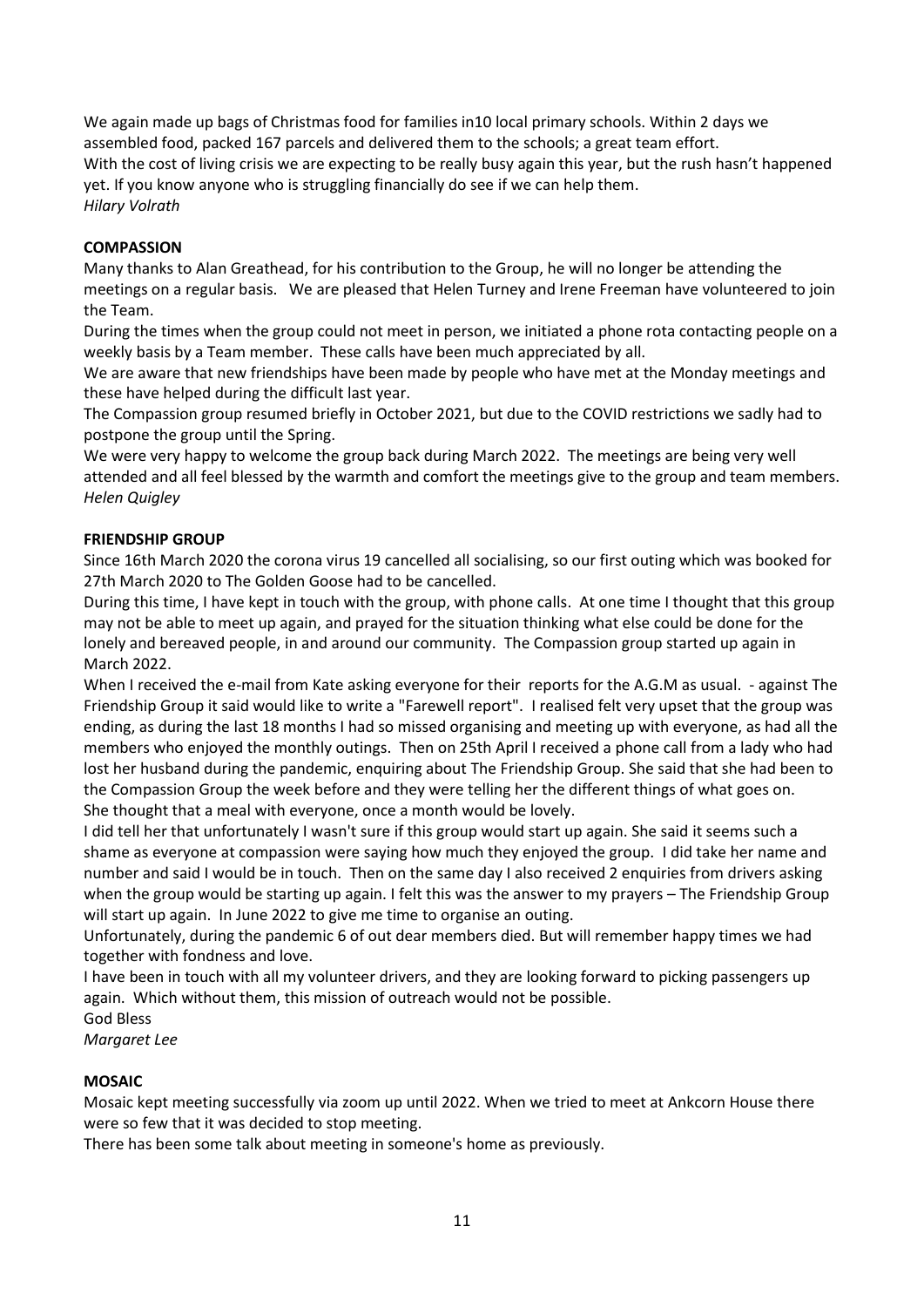As a group of people we enjoyed meeting to discuss the subjects and also genuinely cared about each other. Perhaps the less homely setting and the dark nights put people off coming.

Zoom was very good for most people who could use the forum but it lacked the subtleties for social discourse.

The pictures selected as start points and the subsequent literature and poems were starting to be useful for content for church activities.

The group included some who would not ordinarily come to our church services.

We learned from each other and from the broad range of christ centred material discussed. *Guy Allen*

### **2ND STUDLEY (ST. MARY'S) RAINBOWS AND BROWNIES**

Both units are now fully back up and running weekly from the Parish centre with over the recommended number of girls because of demand. Both units are still immensely popular but lack adult leaders, which has always been an issue. There is a guide unit in Studley that meets at the Methodist church, but we no longer have a church aided guide unit (10-14yr olds) as there were no leaders to take over when it closed. It is a real shame as we lose a lot of girls because of this.

Both units continue to have action packed meetings , recently we had a joint ramble from Sambourne to the Throckmorton arms to commemorate Thinking Day with over 40 girls in attendance.

The Rainbows unit has taken to having their Promise Ceremony at the church, it gave us more space when covid restrictions were difficult but we found it made the evening so special for the whole family that we will continue to do this when we can, which is just once a term.

Brownies have been able to utilise the church too and held their Carol Service there, which was extremely well attended.

Brownies were also able to return to the theatre for their annual pantomime trip.

Both units have more events, days out, charity fundraising, community events and environmental ventures they are planning as units and as part of the wider Studley Community in the coming months.

We would like to take the opportunity to thank the church for being so accommodating to our needs at the Parish Centre and when we want to commandeer the church itself.

*Pamela Winfield* 

*leader in charge of Rainbows and District Commissioner for Studley*

### **MAPPLEBOROUGH GREEN CHURCH OF ENGLAND PRIMARY SCHOOL**

The second half of the summer term saw some easing of Covid Lockdown measures. Classes remained separate and Collective Worship took place online or through video link within the separate classrooms. The church volunteers did not return to school and Governors meetings remained online through Zoom. On 20 July the Year 6 leavers attended the church for a Leavers' service. They were each given copies of Charlie Makesy's book, The Boy, the Mole, The Fox and the Horse from the church. Parents were invited and many attended. The children appreciated this opportunity to maintain one of the traditions of the school through this difficult time of Covid restrictions.

On September 16, parents of the new Reception children were invited to a welcome breakfast held in a marquee in the school grounds. A few parents attended and enjoyed chatting about the church. Letters of welcome with church information were sent to all parents. On 29 September, a Harvest service was held out side in the school grounds. This was led by the Lighting the Candle group and attended by Kate and Jennie and Alan Jarmy.

In November, Class 3 spent a morning at the church with Dan Corlett learning about Baptism including enacting the service at the font.

In December, we were very pleased to welcome Linda Salsbury as a Foundation Governor following Diocesan approval of her proposal by the PCC.

A Christmas Carol service had been planned to take place in the church but a further outbreak of a new strain of Covid caused a change of arrangements and a limited service was held in the school marquee.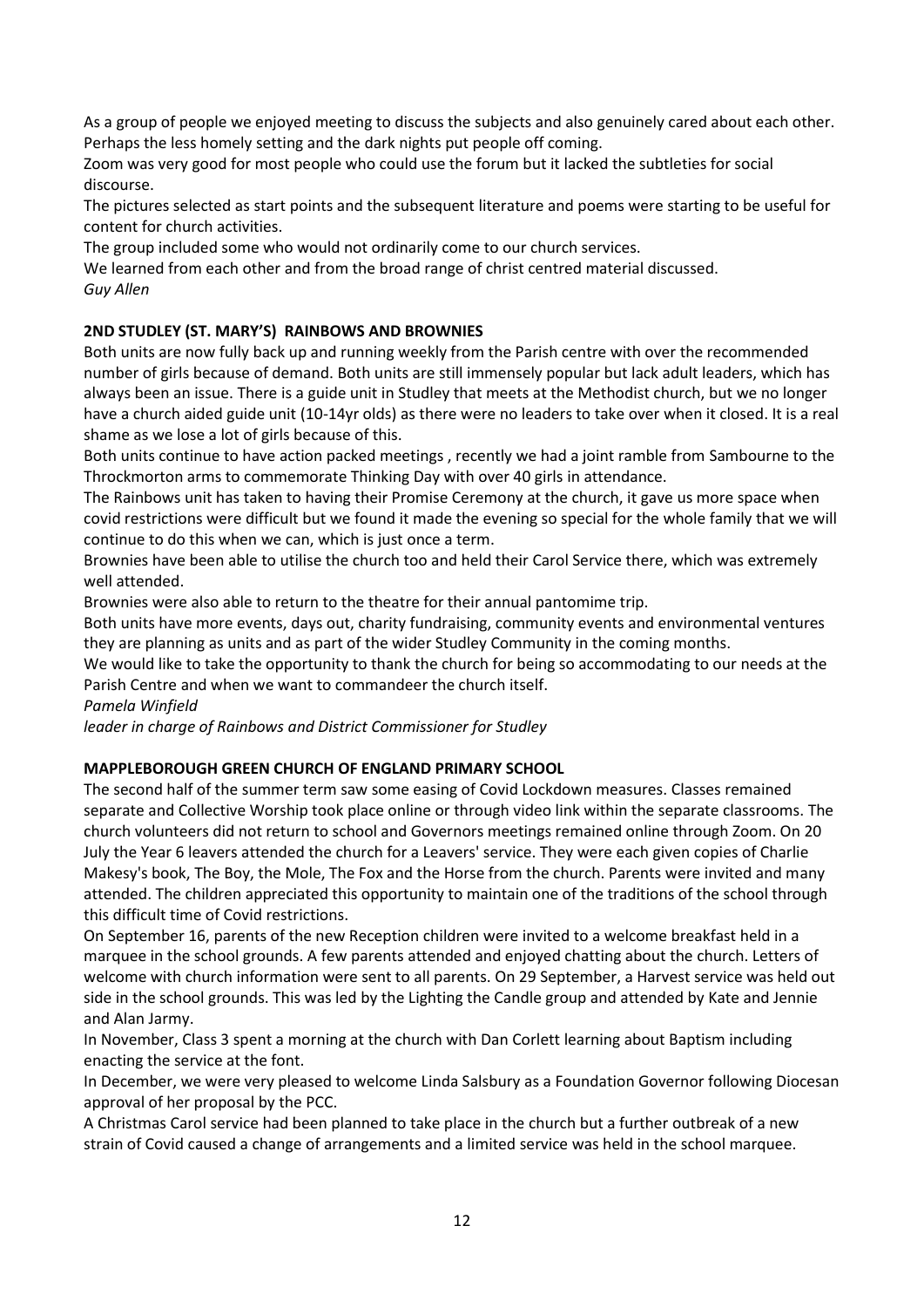Covid advice and regulations have interrupted our usual programmes of Collective Worship and volunteering within the school throughout much of this year. The school has remained open although the majority of staff and a large proportion of children have suffered from the condition and have needed to remain at home for periods of time. Our volunteers have attended within school as and when they have individually felt comfortable in doing so.

Until March 2022 school classes remained separated from one another and Collective Worship was led by staff within classrooms, sometimes via video-link. Kate, Dan and Keith Johnson continued to offer Collective Worship on Wednesdays via Zoom or video link. In early March, all assemblies returned to being held in the school hall and the church collective worship returned there.

Our church volunteers, Diane, Linda, Alan J and Jennie have returned to helping within the classroom and in various activities supporting teachers and the school.

Lighting the Candle has continued on Wednesday lunchtimes and the children attending have been guided through leading Collective Worship.

On 16th March the school was inspected by Ofsted, having been informed of the inspection just one day in advance. The 3 Foundation Governors, Dan, Linda and Jennie, attended a meeting with the inspectors and were pleased to learn that the school was well regarded and rated as a good school. "Pupils are happy at this small, friendly school. They love learning and try hard to do their best. They say teachers make learning fun" The Church/School Group has continued to meet once a term to plan church-school events and cooperation, including the promotion and facilitation of the Christian ethic within the school.

On 7 April, the whole school attended an Easter service at the church. This service had been prepared and was impressively well presented by Class 3 (Years 3 and 4) and all parents were invited. It was really pleasing to see the whole school back in church with a good number of parents.

The summer term is now underway and a number of church-school activities are being planned as we hope for a term uninterrupted by further illness.

*Jennie Jarmy*

#### **STUDLEY ST MARY'S CE ACADEMY**

This has been another tough year for the school. The after effects of lockdowns are still being felt and there are gaps in learning in some areas. A long-term absence for a teacher has hit the other staff hard. New guidance to all schools means that major revisions of the curriculum are necessary, especially with Ofsted expected before the end of 2022.

Nevertheless, hard work and determination from the Headteacher and her staff, as well as the pupils, mean that significant progress is being made. The recent SATs went smoothly and most classes are making progress. The school is a calm and purposeful place in which to learn.

Church members continue to lead assemblies and support the school in other ways. Please ask if you feel you would like to help in some way as we seek to strengthen the links between church and school. Our new Family Link Worker will play a vital role in this as we move forward. In particular, we are short of foundation governors, so if you could help here, please have a word with me or Kate. *Keith Johnson*

**DEANERY SYNOD**

I was appointed Deanery Synod Representative for Mappleborough Green in October 2020, which was just as we were emerging from the pandemic and the opportunity to have discussions with other members of the Synod was almost impossible; as the meetings were held via Zoom online. Therefore my initial six months prior to last year's APCM was limited; and my knowledge of the workings of this group only historical through Alan Greathead, my predecessor.

The Coventry Diocese states the purpose of the Deanery Synod is :

to bring together the views of the parishes of the deanery on common problems

to consider matters concerning the Church of England and to make provision for such matters in relation to their deanery